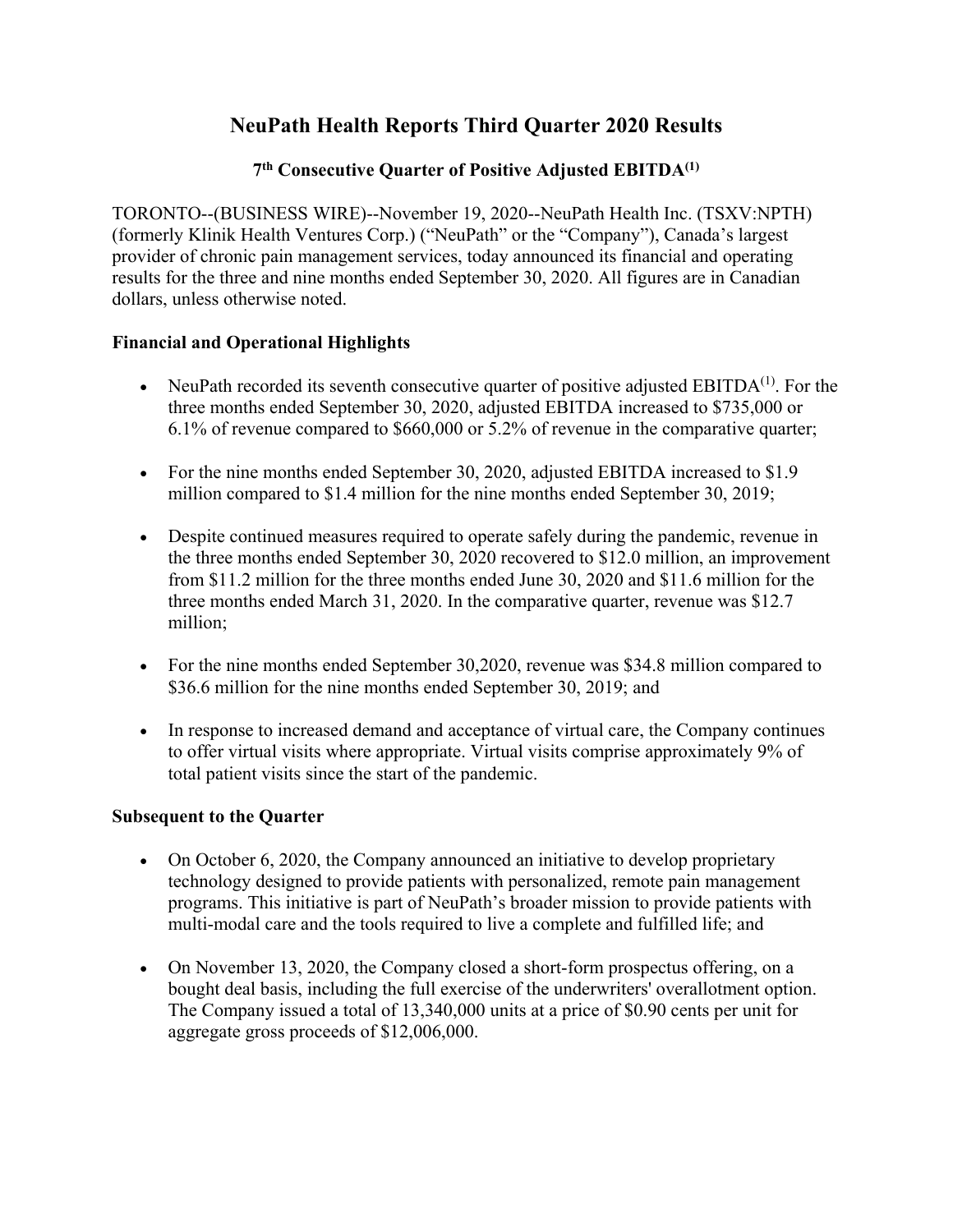"Despite challenging conditions, just nine months into fiscal 2020, we have now generated \$1.9 million of adjusted EBITDA; the same figure we generated in all of fiscal 2019. We're also adjusting well to operating safely in the midst of a pandemic. We saw year-over-year revenue growth in July and, after adjusting for the impact of the flood, revenue improved in September as well," said Grant Connelly, CEO of NeuPath. "We have also built a strong foundation for future growth. The proceeds from the bought deal financing provide us with the capital we need to build out our national footprint and we continue to evaluate interesting opportunities. Finally, building proprietary, remote pain management technology is an important priority for the Company and will help us provide more efficient and improved care to our patients."

(1) Non-International Financial Reporting Standard ("IFRS") financial measure defined by the Company below.

## **Third Quarter 2020 Financial Results**

Total medical services revenue was \$12.0 million for the three months ended September 30, 2020 compared to \$12.7 million for the three months ended September 30, 2019. The pandemic led to the earlier cancellation of vacation plans for both physicians and staff. August represented the first, real window for the Company's staff and physicians to take some vacation time. The Company's capacity utilization was negatively impacted by a large concentration of physician vacation time which, in turn, led to a decrease in revenue in the quarter. In addition, one of the Company's clinics was temporarily closed due to a flood, which also negatively impacted revenue. For the nine months ended September 30, 2020, total medical services revenue was \$34.8 million compared to \$36.6 million for the nine months ended September 30, 2019.

Total operating expenses decreased to \$12.1 million for the three months ended September 30, 2020 compared to \$13.1 million for the three months ended September 30, 2019. The decrease was related to a reduction in the cost of medical services to \$9.4 million or 78.5% of medical services revenue, compared to \$10.2 million or 80.3% of medical services revenue in the comparative quarter. In addition, interest costs decreased to \$0.2 million for the three months ended September 30, 2020 compared to \$0.5 million for the three months ended September 30, 2019. For the nine months ended September 30, 2020, total operating expenses were \$36.3 million compared to \$38.4 million for the nine months ended September 30, 2019.

Adjusted EBITDA increased to \$735,000 for the three months ended September 30, 2020 compared to \$660,000 for the three months ended September 30, 2019. For the nine months ended September 30, 2020, adjusted EBITDA was \$1.9 million compared to \$1.4 million for the nine months ended September 30, 2019.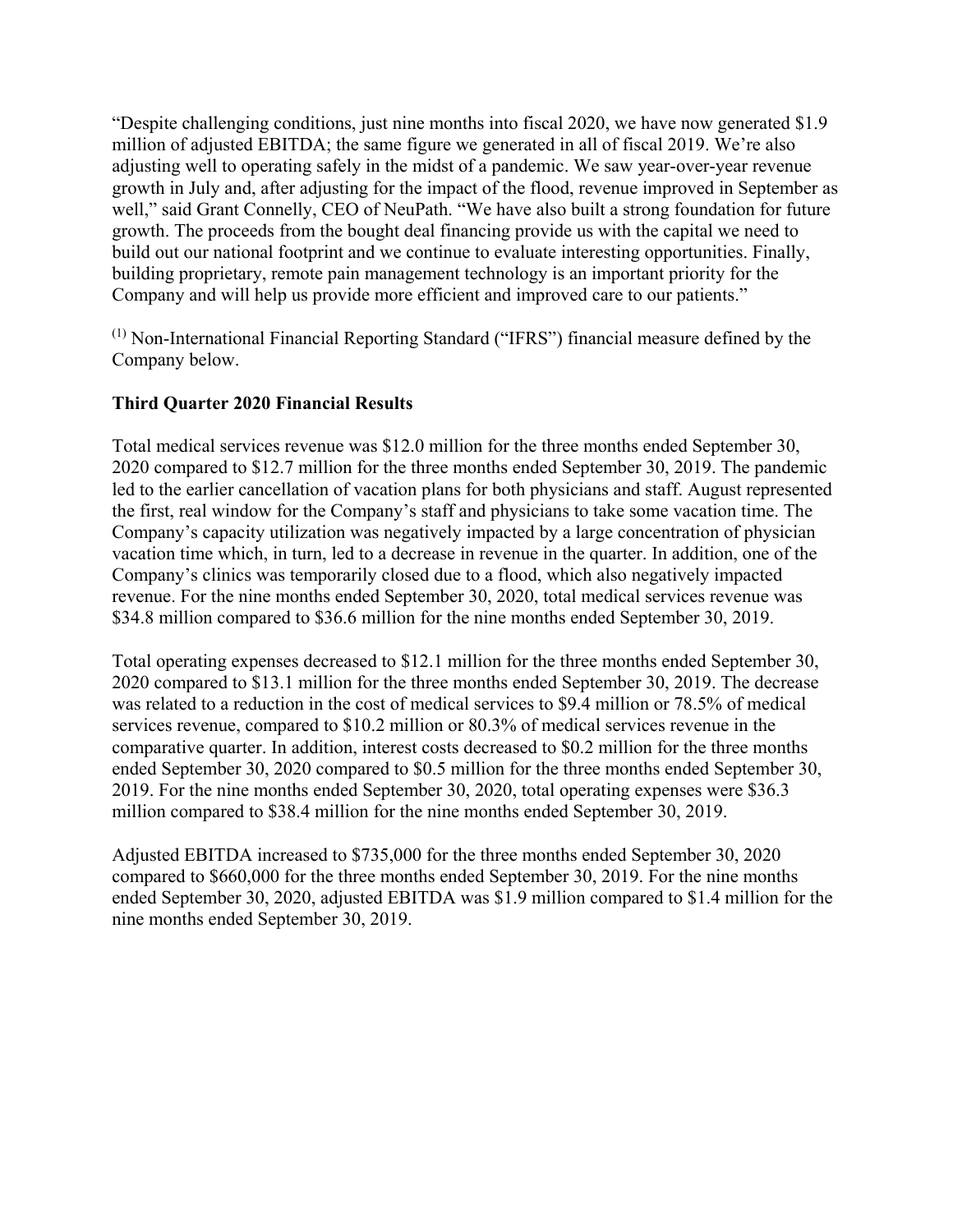#### **Non-IFRS Financial Measures**

This news release contains financial terms (such as adjusted EBITDA) that are not considered in IFRS. Such financial measures, together with measures prepared in accordance with IFRS, provide useful information to investors and shareholders, as management uses them to evaluate the operating performance of the Company. The Company's determination of these non-IFRS measures may differ from other reporting issuers, and therefore are unlikely to be comparable to similar measures presented by other companies. Further, these non-IFRS measures should not be considered in isolation or as a substitute for measures of performance or cash flows prepared in accordance with IFRS. These financial measures are included because management uses this information to analyze operating performance and liquidity.

#### *Adjusted EBITDA*

Management believes EBITDA (earnings before interest, taxes, depreciation and amortization) is a common measure used to assess profitability before the impact of different financing methods, income taxes, depreciation and impairment of capital assets and amortization of intangible assets.

The Company defines adjusted EBITDA as earnings before depreciation and amortization, net interest expense (income) and income tax expense (recovery), stock-based compensation expense, transaction costs related to the Qualifying Transaction, restructuring, fair value adjustments, impairment and finance income.

|                                       | Three Months ended September 30, Nine Months ended September 30, |       |          |          |
|---------------------------------------|------------------------------------------------------------------|-------|----------|----------|
| (\$ in thousands)                     | 2020                                                             | 2019  | 2020     | 2019     |
| Net loss and comprehensive loss       | (290)                                                            | (589) | (4, 471) | (2, 549) |
| Add back:                             |                                                                  |       |          |          |
| Depreciation and amortization         | 632                                                              | 627   | 1,892    | 1,857    |
| Net interest expense                  | 153                                                              | 462   | 1,289    | 1,394    |
| Income tax expense                    | 190                                                              | 81    | 397      | 373      |
| <b>EBITDA</b>                         | 685                                                              | 581   | (893)    | 1,075    |
| Add back:                             |                                                                  |       |          |          |
| Stock-based compensation              | 61                                                               |       | 124      |          |
| Fair value adjustments                |                                                                  | 93    | 405      | 401      |
| Listing expense and transaction costs |                                                                  |       | 2,258    |          |
| Finance income                        | (11)                                                             | (14)  | (35)     | (42)     |
| <b>Adjusted EBITDA</b>                | 735                                                              | 660   | 1.859    | 1,434    |

A reconciliation of adjusted EBITDA to net income (loss) is as follows:

For further details on the results, please refer to NeuPath's Management, Discussion and Analysis and Condensed Consolidated Interim Financial Statements for the three and nine months ended September 30, 2020 which are available on the Company's website (www.neupath.com) and under the Company's profile on SEDAR.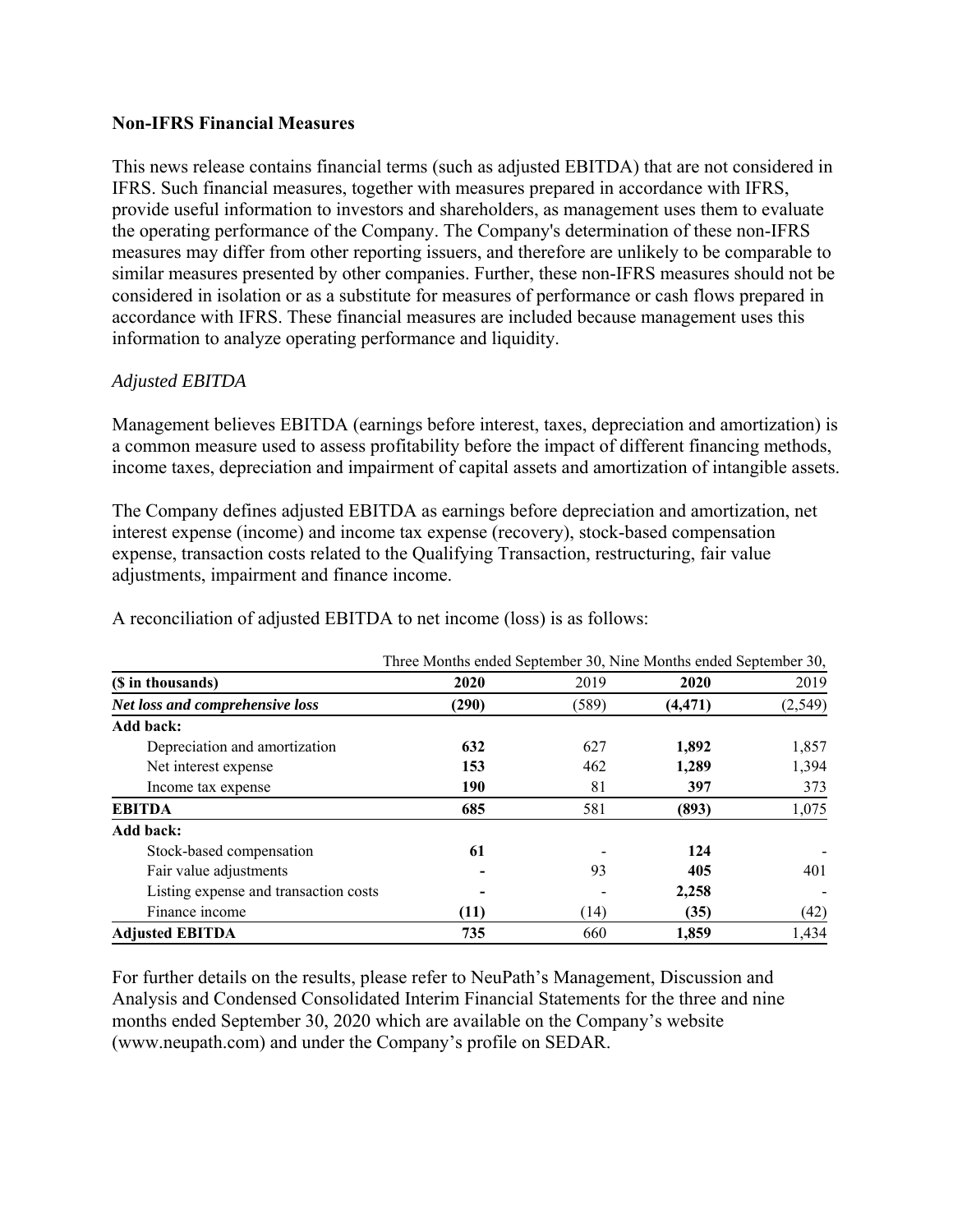#### **About NeuPath**

NeuPath is Canada's largest provider of chronic pain management services that operates under two leading brands in Ontario: CPM - Centres for Pain Management and InMedic Creative Medicine. NeuPath has 12 locations across Ontario with more than 100 staff members that provide care to over 11,000 patients annually. NeuPath offers a comprehensive chronic pain assessment and multi-modal treatment plan based on recommendations by a group of trained physicians to help patients manage their chronic pain and optimize their quality of life. In addition to chronic pain management clinics, NeuPath offers workplace health services as the single, largest cost of chronic pain is lost productivity due to sick days, short and long-term disability claims, and job loss.

#### **Forward-Looking Statements**

*This news release contains forward-looking statements. All statements, other than statements of historical fact, that address activities, events or developments that the Company believes, expects or anticipates will or may occur in the future including, without limitation, the impact of the COVID-19 pandemic on the Company's operations and measures implemented in response to the COVID-19 pandemic are forward-looking statements. These forward-looking statements reflect the current expectations or beliefs of the Company based on information currently available to the Company. Forward-looking statements are subject to a number of risks and uncertainties that may cause the actual results of the Company to differ materially from those discussed in the forward-looking statements, and even if such actual results are realized or substantially realized, there can be no assurance that they will have the expected consequences to, or effects on, the Company. Factors that could cause actual results or events to differ materially from current expectations included in this news release include, among other things, the severity, duration and spread of the COVID-19 outbreak, as well as its direct and indirect impacts that the pandemic may have on the Company's operations. A comprehensive discussion of these and other risks and uncertainties can be found in the Company's filing statement dated May 29, 2020 and filed on SEDAR June 2, 2020 under the Company's profile at www.sedar.com.*

*Any forward-looking statement speaks only as of the date on which it is made and, except as may be required by applicable securities laws, the Company disclaims any intent or obligation to update any forward-looking statement, whether as a result of new information, future events or results or otherwise. Although the Company believes that the assumptions underlying the forward-looking statements are reasonable, forward-looking statements are not guarantees of future performance and accordingly undue reliance should not be put on such statements due to their inherent uncertainty.*

*NEITHER TSX VENTURE EXCHANGE NOR ITS REGULATION SERVICES PROVIDER (AS THAT TERM IS DEFINED IN THE POLICIES OF THE TSX VENTURE EXCHANGE) ACCEPTS THE RESPONSIBILITY FOR THE ADEQUACY OR ACCURACY OF THIS RELEASE.*